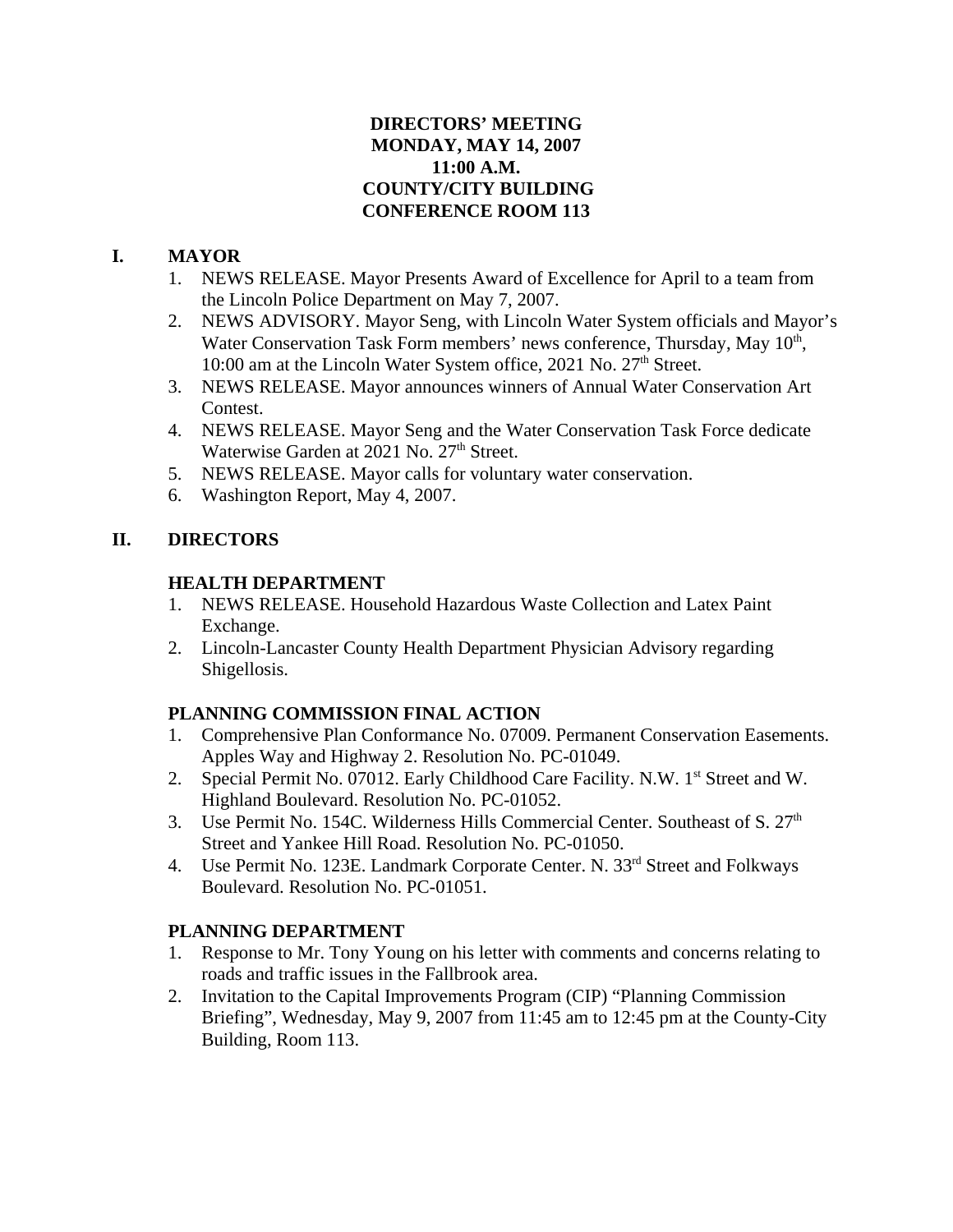#### **PUBLIC WORKS AND UTILITIES**

- 1. ADVISORY. Water main project #700297. Northwest 56<sup>th</sup> Street from Fletcher Avenue north approximately 1000 feet.
- 2. ADVISORY. Storm drainage project #702264t to start. 70<sup>th</sup> Street and A Street -Brentwood Estates.
- 3. Memorandum from Nicole Fleck-Tooze. Item 07R-102; Amendments to the Design Standards for Construction Site Discharges.

#### **URBAN DEVELOPMENT**

- 1. Street and Alley Vacation No. 06009. North/South Alley, North Cotner Boulevard and Garland Street.
- 2. Street and Alley Vacation No. 06011. North/South Alley,  $27<sup>th</sup>$  and  $28<sup>th</sup>$  Streets north of Vine Street.
- 3. Street and Alley Vacation No. 07002. Lowell and Prescott Avenues at 51<sup>st</sup> Street.

### **III. CITY CLERK**

### **IV. COUNCIL REQUESTS/CORRESPONDENCE**

#### **ANNETTE McROY**

1. Request to Mike Merwick, Building & Safety Director/Michaela Hansen, Public Works & Utilities-Impact Fee Administrator - RE: Property at 543 Lamont (McRoy RFI#178 - 04/27/07) **- SEE RESPONSE FROM MIKE MERWICK, BUILDING AND SAFETY DEPARTMENT DIRECTOR ON MCROY RFI#178.** 

### **PATTE NEWMAN**

1. Email from John Rink questioning burned home at 926 South  $10<sup>th</sup>$  Street and asking for assistance to resolve vandalism occurring.

#### **V. MISCELLANEOUS**

- 1. Email from Tony Young, with attachments for the CIP "Planning Commission Briefing"
	- 1a. Aerial photo of area in Mr. Young's email; and
	- 1b. Letter to the City of Lincoln, Planning Department, regarding traffic concerns in the Fallbrook area and Highway 34 and No. Fletcher Intersection.
- 2. Email from Shannon McGovern supporting drag racing with attachments of:
	- 2a. NHRA Youth & Education Services; and
	- 2b. NHRA Serving and Educating the Youth of America Through Drag Racing.
- 3. Email from Shannon McGovern with program suggestion for our area attachment: 3a. Beat The Heat Program Informational Article.